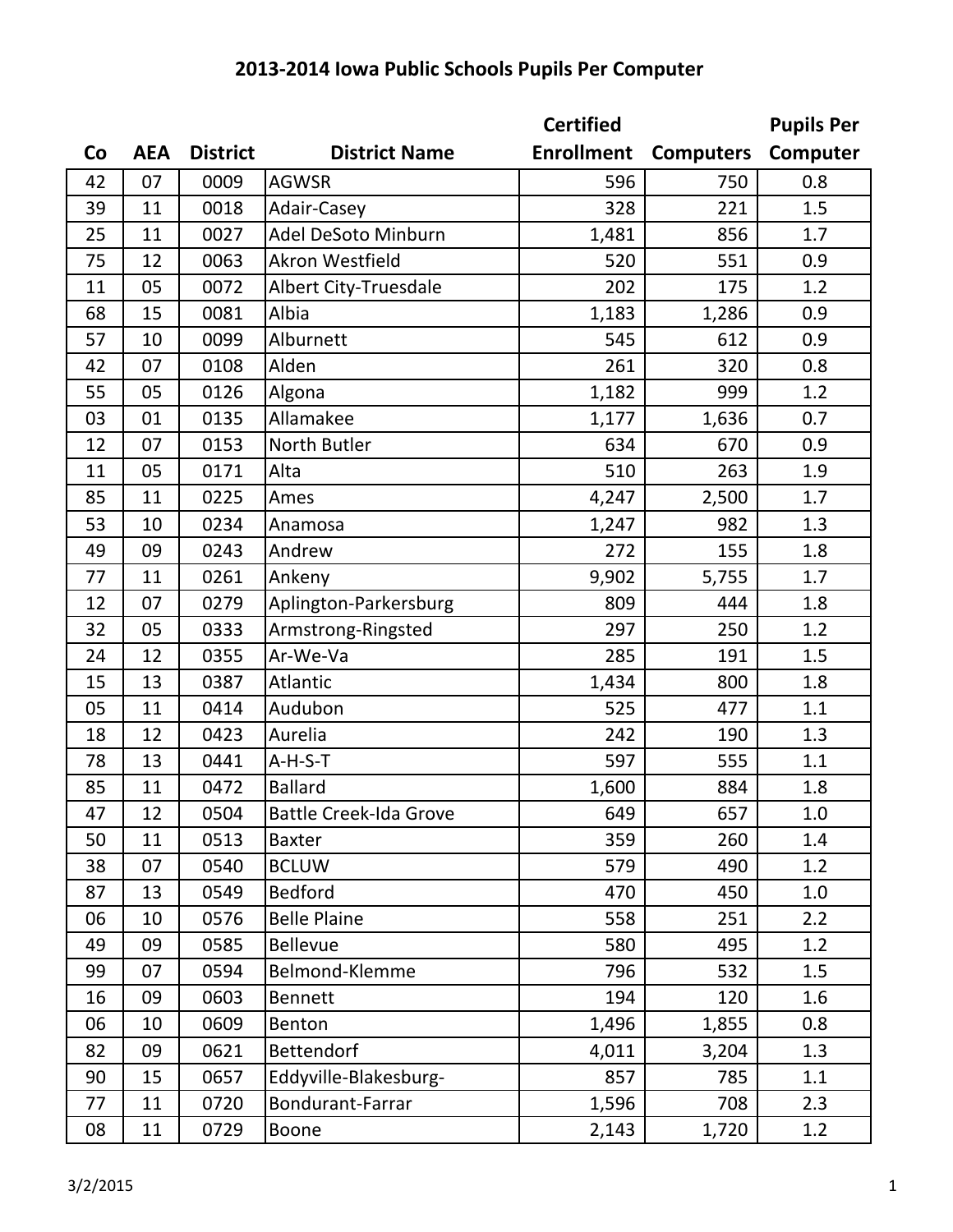|    |            |                 |                          | <b>Certified</b>  |                  | <b>Pupils Per</b> |
|----|------------|-----------------|--------------------------|-------------------|------------------|-------------------|
| Co | <b>AEA</b> | <b>District</b> | <b>District Name</b>     | <b>Enrollment</b> | <b>Computers</b> | Computer          |
| 84 | 12         | 0747            | Boyden-Hull              | 609               | 468              | 1.3               |
| 41 | 07         | 0819            | <b>West Hancock</b>      | 592               | 661              | 0.9               |
| 79 | 07         | 0846            | Brooklyn-Guernsey-Malcom | 533               | 340              | 1.6               |
| 95 | 07         | 0873            | North Iowa               | 463               | 290              | 1.6               |
| 29 | 15         | 0882            | Burlington               | 4,637             | 2,316            | 2.0               |
| 15 | 13         | 0914            | <b>CAM</b>               | 445               | 595              | 0.7               |
| 35 | 07         | 0916            | <b>CAL</b>               | 264               | 225              | 1.2               |
| 23 | 09         | 0918            | Calamus-Wheatland        | 450               | 407              | 1.1               |
| 23 | 09         | 0936            | Camanche                 | 891               | 516              | 1.7               |
| 90 | 15         | 0977            | Cardinal                 | 601               | 650              | 0.9               |
| 91 | 11         | 0981            | Carlisle                 | 1,845             | 530              | 3.5               |
| 14 | 11         | 0999            | Carroll                  | 1,675             | 2,413            | 0.7               |
| 07 | 07         | 1044            | <b>Cedar Falls</b>       | 4,859             | 5,469            | 0.9               |
| 57 | 10         | 1053            | <b>Cedar Rapids</b>      | 16,865            | 3,803            | 4.4               |
| 57 | 10         | 1062            | Center Point-Urbana      | 1,318             | 1,423            | 0.9               |
| 04 | 15         | 1071            | Centerville              | 1,370             | 666              | 2.1               |
| 56 | 15         | 1079            | <b>Central Lee</b>       | 803               | 482              | 1.7               |
| 22 | 01         | 1080            | Central                  | 467               | 373              | 1.3               |
| 23 | 09         | 1082            | <b>Central Clinton</b>   | 1,478             | 1,550            | 1.0               |
| 57 | 10         | 1089            | <b>Central City</b>      | 479               | 438              | 1.1               |
| 27 | 13         | 1093            | <b>Central Decatur</b>   | 682               | 546              | 1.2               |
| 60 | 12         | 1095            | Central Lyon             | 689               | 750              | 0.9               |
| 59 | 15         | 1107            | Chariton                 | 1,344             | 498              | 2.7               |
| 34 | 07         | 1116            | <b>Charles City</b>      | 1,589             | 1,418            | 1.1               |
| 24 | 12         | 1134            | Charter Oak-Ute          | 294               | 645              | 0.5               |
| 18 | 12         | 1152            | Cherokee                 | 975               | 453              | 2.2               |
| 73 | 13         | 1197            | Clarinda                 | 939               | 676              | 1.4               |
| 99 | 05         | 1206            | Clarion-Goldfield        | 807               | 843              | 1.0               |
| 20 | 13         | 1211            | Clarke                   | 1,448             | 1,518            | 1.0               |
| 12 | 07         | 1215            | Clarksville              | 341               | 180              | 1.9               |
| 21 | 05         | 1218            | Clay Central-Everly      | 371               | 250              | 1.5               |
| 52 | 10         | 1221            | Clear Creek Amana        | 1,798             | 1,154            | 1.6               |
| 87 | 13         | 1224            | Clearfield               | 88                | 19               | 4.6               |
| 17 | 07         | 1233            | Clear Lake               | 1,237             | 2,000            | 0.6               |
| 23 | 09         | 1278            | Clinton                  | 3,860             | 2,555            | 1.5               |
| 50 | 11         | 1332            | Colfax-Mingo             | 743               | 272              | 2.7               |
| 57 | 10         | 1337            | College                  | 4,685             | 3,160            | 1.5               |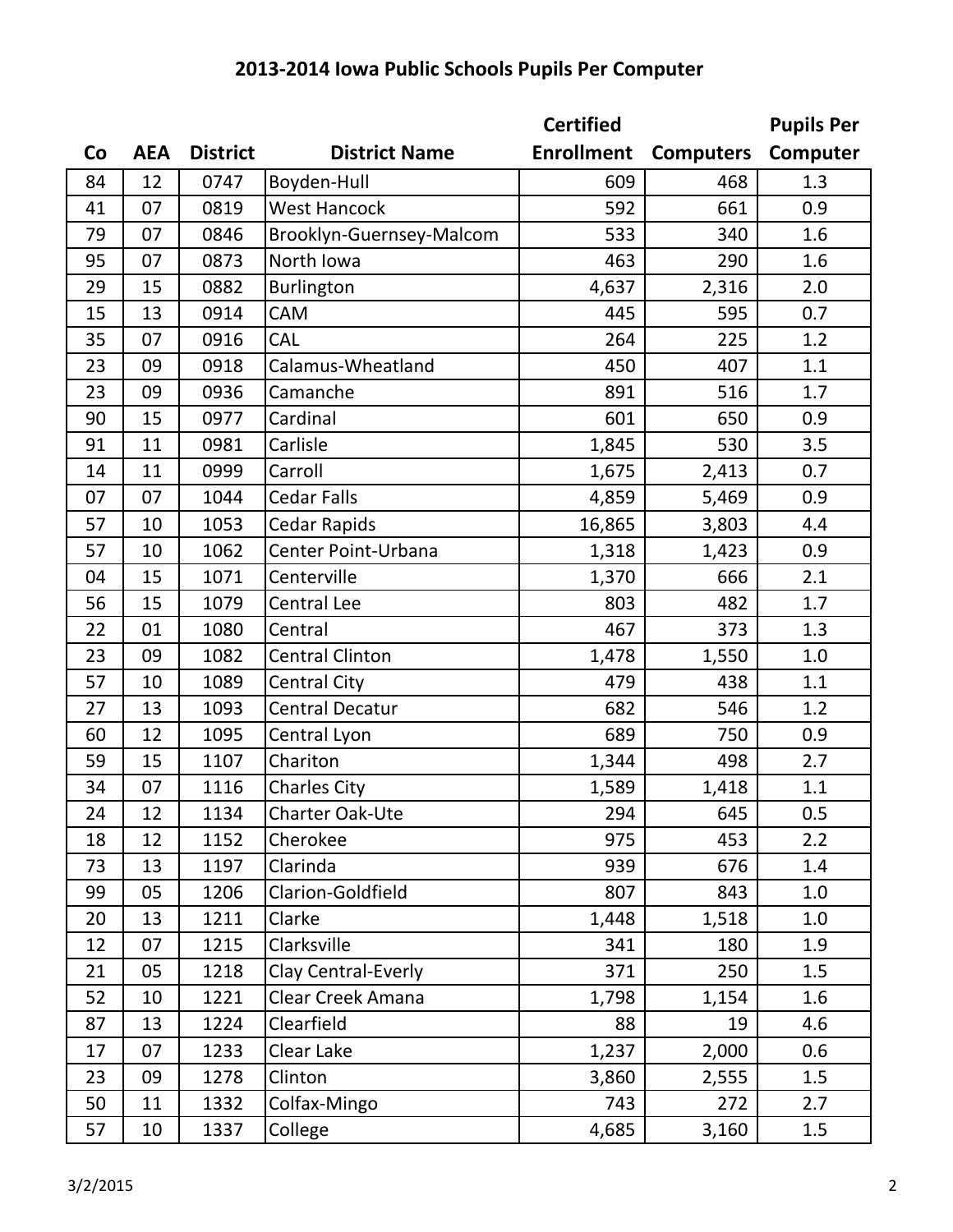|    |            |                 |                              | <b>Certified</b>  |                  | <b>Pupils Per</b> |
|----|------------|-----------------|------------------------------|-------------------|------------------|-------------------|
| Co | <b>AEA</b> | <b>District</b> | <b>District Name</b>         | <b>Enrollment</b> | <b>Computers</b> | Computer          |
| 85 | 11         | 1350            | <b>Collins-Maxwell</b>       | 488               | 660              | 0.7               |
| 85 | 11         | 1359            | Colo-NESCO School            | 528               | 431              | 1.2               |
| 58 | 09         | 1368            | Columbus                     | 816               | 363              | 2.2               |
| 14 | 11         | 1413            | Coon Rapids-Bayard           | 401               | 430              | 0.9               |
| 02 | 13         | 1431            | Corning                      | 418               | 295              | 1.4               |
| 41 | 07         | 1449            | Corwith-Wesley               | 109               | 101              | 1.1               |
| 78 | 13         | 1476            | <b>Council Bluffs</b>        | 8,996             | 7,305            | 1.2               |
| 88 | 13         | 1503            | Creston                      | 1,426             | 748              | 1.9               |
| 25 | 11         | 1576            | <b>Dallas Center-Grimes</b>  | 2,247             | 2,000            | 1.1               |
| 29 | 15         | 1602            | Danville                     | 485               | 458              | 1.1               |
| 82 | 09         | 1611            | Davenport                    | 15,981            | 9,282            | 1.7               |
| 26 | 15         | 1619            | Davis County                 | 1,182             | 468              | 2.5               |
| 96 | 01         | 1638            | Decorah Community            | 1,394             | 1,306            | 1.1               |
| 23 | 09         | 1675            | Delwood                      | 212               | 60               | 3.5               |
| 24 | 12         | 1701            | Denison                      | 2,047             | 2,518            | 0.8               |
| 09 | 07         | 1719            | Denver                       | 699               | 998              | 0.7               |
| 77 | 11         | 1737            | Des Moines Independent       | 32,413            | 16,075           | 2.0               |
| 80 | 13         | 1782            | Diagonal                     | 93                | 110              | 0.8               |
| 38 | 07         | 1791            | Dike-New Hartford            | 881               | 783              | 1.1               |
| 99 | 07         | 1854            | Dows                         | 138               | 50               | 2.8               |
| 31 | 01         | 1863            | Dubuque                      | 10,579            | 6,508            | 1.6               |
| 07 | 07         | 1908            | Dunkerton                    | 464               | 307              | 1.5               |
| 43 | 13         | 1917            | <b>Boyer Valley</b>          | 433               | 220              | 2.0               |
| 16 | 09         | 1926            | Durant                       | 566               | 719              | 0.8               |
| 99 | 05         | 1944            | Eagle Grove                  | 833               | 904              | 0.9               |
| 61 | 11         | 1953            | Earlham                      | 645               | 800              | 0.8               |
| 10 | 07         | 1963            | East Buchanan                | 560               | 490              | 1.1               |
| 49 | 09         | 1965            | <b>Easton Valley</b>         | 655               | 150              | 4.4               |
| 37 | 05         | 1967            | <b>East Greene</b>           | 311               | 200              | 1.6               |
| 64 | 07         | 1968            | <b>East Marshall</b>         | 609               | 508              | 1.2               |
| 88 | 13         | 1970            | <b>East Union</b>            | 516               | 695              | 0.7               |
| 03 | 01         | 1972            | Eastern Allamakee            | 364               | 273              | 1.3               |
| 97 | 12         | 1975            | <b>River Valley</b>          | 422               | 280              | 1.5               |
| 28 | 01         | 1989            | Edgewood-Colesburg           | 414               | 433              | 1.0               |
| 42 | 07         | 2007            | <b>Eldora-New Providence</b> | 631               | 570              | 1.1               |
| 83 | 13         | 2016            | Elk Horn-Kimballton          | 220               | 221              | 1.0               |
| 74 | 05         | 2088            | Emmetsburg                   | 669               | 700              | 1.0               |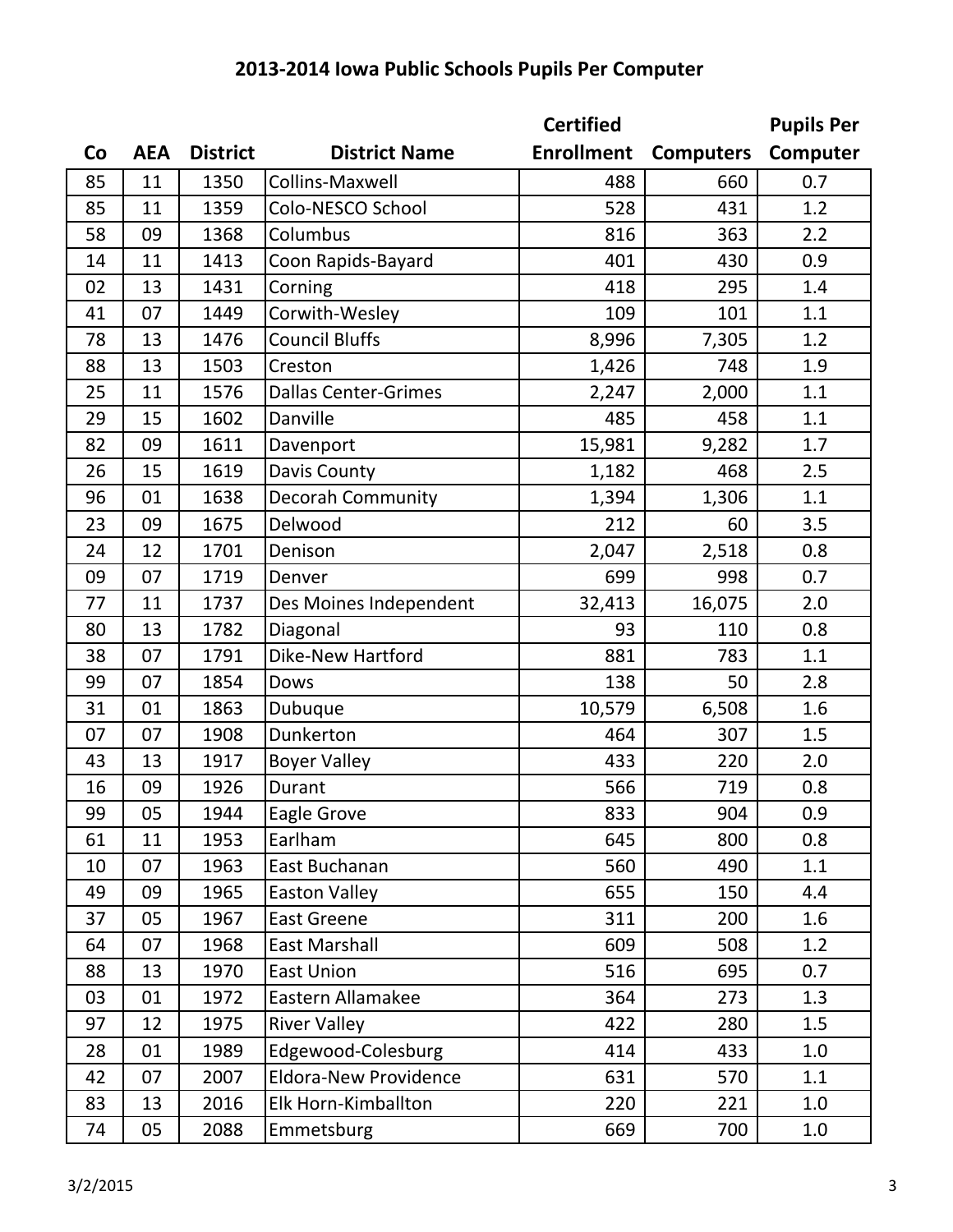|    |            |                 |                            | <b>Certified</b>  |                  | <b>Pupils Per</b> |
|----|------------|-----------------|----------------------------|-------------------|------------------|-------------------|
| Co | <b>AEA</b> | <b>District</b> | <b>District Name</b>       | <b>Enrollment</b> | <b>Computers</b> | Computer          |
| 48 | 10         | 2097            | <b>English Valleys</b>     | 459               | 561              | 0.8               |
| 73 | 13         | 2113            | <b>Essex</b>               | 237               | 191              | 1.2               |
| 32 | 05         | 2124            | <b>Estherville Lincoln</b> | 1,377             | 788              | 1.7               |
| 05 | 11         | 2151            | Exira                      | 217               | 170              | 1.3               |
| 51 | 15         | 2169            | Fairfield                  | 1,660             | 1,511            | 1.1               |
| 36 | 13         | 2205            | Farragut                   | 197               | 200              | 1.0               |
| 95 | 07         | 2295            | <b>Forest City</b>         | 1,105             | 980              | 1.1               |
| 94 | 05         | 2313            | Fort Dodge                 | 3,730             | 2,367            | 1.6               |
| 56 | 15         | 2322            | <b>Fort Madison</b>        | 2,226             | 860              | 2.6               |
| 19 | 01         | 2349            | Fredericksburg             | 269               | 218              | 1.2               |
| 36 | 13         | 2369            | Fremont-Mills              | 449               | 460              | 1.0               |
| 47 | 12         | 2376            | Galva-Holstein             | 464               | 232              | 2.0               |
| 41 | 07         | 2403            | Garner-Hayfield            | 801               | 865              | 0.9               |
| 60 | 12         | 2457            | George-Little Rock         | 442               | 397              | 1.1               |
| 85 | 11         | 2466            | Gilbert                    | 1,321             | 1,273            | 1.0               |
| 46 | 05         | 2493            | Gilmore City-Bradgate      | 112               | 96               | 1.2               |
| 38 | 07         | 2502            | Gladbrook-Reinbeck         | 602               | 700              | 0.9               |
| 65 | 13         | 2511            | Glenwood                   | 1,961             | 2,550            | 0.8               |
| 14 | 11         | 2520            | Glidden-Ralston            | 293               | 325              | 0.9               |
| 74 | 05         | 2556            | Graettinger-Terril         | 354               | 284              | 1.2               |
| 01 | 13         | 2673            | Nodaway Valley             | 677               | 540              | 1.3               |
| 86 | 07         | 2682            | <b>GMG</b>                 | 316               | 350              | 0.9               |
| 79 | 07         | 2709            | Grinnell-Newburg           | 1,626             | 1,641            | 1.0               |
| 15 | 13         | 2718            | Griswold                   | 574               | 505              | 1.1               |
| 38 | 07         | 2727            | <b>Grundy Center</b>       | 625               | 665              | 0.9               |
| 39 | 11         | 2754            | <b>Guthrie Center</b>      | 466               | 941              | 0.5               |
| 22 | 01         | 2763            | <b>Clayton Ridge</b>       | 621               | 610              | 1.0               |
| 48 | 10         | 2766            | $H-L-V$                    | 325               | 243              | 1.3               |
| 36 | 13         | 2772            | Hamburg                    | 247               | 255              | 1.0               |
| 35 | 07         | 2781            | Hampton-Dumont             | 1,217             | 811              | 1.5               |
| 83 | 13         | 2826            | Harlan                     | 1,425             | 1,913            | 0.7               |
| 89 | 15         | 2834            | Harmony                    | 349               | 255              | 1.4               |
| 30 | 05         | 2846            | Harris-Lake Park           | 328               | 280              | 1.2               |
| 71 | 12         | 2862            | Hartley-Melvin-Sanborn     | 620               | 488              | 1.3               |
| 92 | 10         | 2977            | Highland                   | 650               | 343              | 1.9               |
| 75 | 12         | 2988            | Hinton                     | 547               | 300              | 1.8               |
| 45 | 01         | 3029            | Howard-Winneshiek          | 1,297             | 1,453            | 0.9               |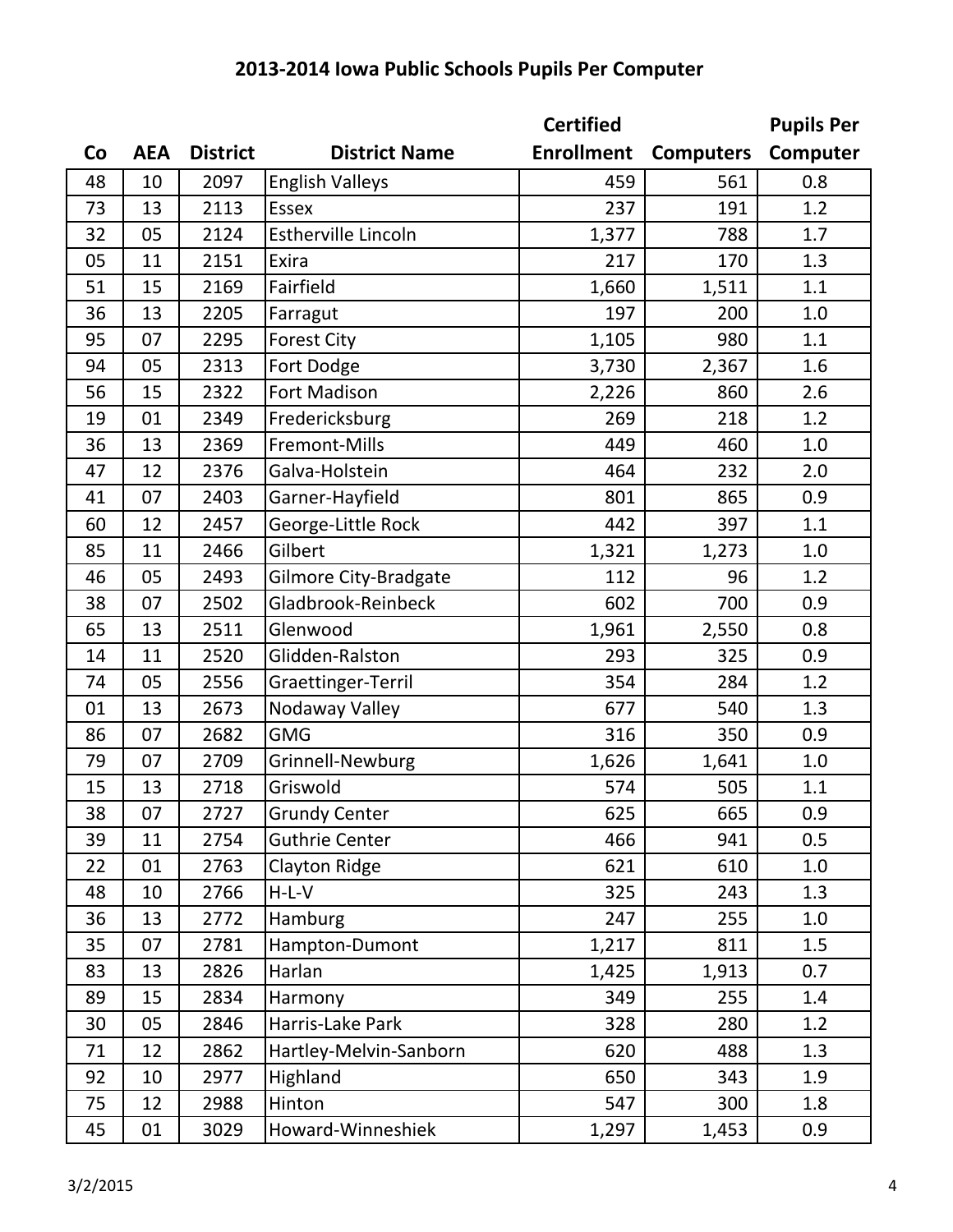|    |            |                 |                                 | <b>Certified</b>  |                  | <b>Pupils Per</b> |
|----|------------|-----------------|---------------------------------|-------------------|------------------|-------------------|
| Co | <b>AEA</b> | <b>District</b> | <b>District Name</b>            | <b>Enrollment</b> | <b>Computers</b> | Computer          |
| 42 | 07         | 3033            | Hubbard-Radcliffe               | 437               | 255              | 1.7               |
| 07 | 07         | 3042            | Hudson                          | 670               | 550              | 1.2               |
| 46 | 05         | 3060            | Humboldt                        | 1,190             | 748              | 1.6               |
| 10 | 07         | 3105            | Independence                    | 1,391             | 1,900            | 0.7               |
| 91 | 11         | 3114            | Indianola                       | 3,403             | 1,692            | 2.0               |
| 61 | 11         | 3119            | Interstate 35                   | 886               | 518              | 1.7               |
| 52 | 10         | 3141            | Iowa City                       | 13,160            | 4,482            | 2.9               |
| 42 | 07         | 3150            | <b>Iowa Falls</b>               | 1,088             | 1,050            | 1.0               |
| 48 | 10         | 3154            | Iowa Valley                     | 558               | 534              | 1.0               |
| 24 | 13         | 3168            | <b>IKM-Manning</b>              | 707               | 528              | 1.3               |
| 09 | 07         | 3186            | Janesville Consolidated         | 375               | 350              | 1.1               |
| 37 | 05         | 3195            | Jefferson-Scranton              | 992               | 750              | 1.3               |
| 10 | 07         | 3204            | Jesup                           | 882               | 406              | 2.2               |
| 77 | 11         | 3231            | Johnston                        | 6,409             | 4,387            | 1.5               |
| 56 | 15         | 3312            | Keokuk                          | 1,969             | 1,360            | 1.4               |
| 54 | 15         | 3330            | Keota                           | 346               | 147              | 2.4               |
| 75 | 12         | 3348            | Kingsley-Pierson                | 456               | 244              | 1.9               |
| 63 | 11         | 3375            | Knoxville                       | 1,797             | 1,380            | 1.3               |
| 95 | 07         | 3420            | Lake Mills                      | 610               | 425              | 1.4               |
| 27 | 13         | 3465            | Lamoni                          | 323               | 264              | 1.2               |
| 76 | 05         | 3537            | Laurens-Marathon                | 313               | 265              | 1.2               |
| 97 | 12         | 3555            | Lawton-Bronson                  | 607               | 220              | 2.8               |
| 75 | 12         | 3600            | Le Mars                         | 2,088             | 918              | 2.3               |
| 87 | 13         | 3609            | Lenox                           | 393               | 143              | 2.7               |
| 78 | 13         | 3645            | Lewis Central                   | 2,550             | 2,762            | 0.9               |
| 16 | 10         | 3691            | North Cedar                     | 860               | 1,307            | 0.7               |
| 57 | 10         | 3715            | Linn-Mar                        | 6,943             | 1,966            | 3.5               |
| 57 | 10         | 3744            | Lisbon                          | 700               | 750              | 0.9               |
| 43 | 13         | 3798            | Logan-Magnolia                  | 554               | 404              | 1.4               |
| 52 | 10         | 3816            | Lone Tree                       | 405               | 420              | 1.0               |
| 58 | 09         | 3841            | Louisa-Muscatine                | 771               | 570              | 1.4               |
| 55 | 05         | 3897            | LuVerne                         | 76                | 40               | 1.9               |
| 50 | 11         | 3906            | Lynnville-Sully                 | 433               | 500              | 0.9               |
| 08 | 11         | 3942            | Madrid                          | 651               | 355              | 1.8               |
| 65 | 13         | 3978            | <b>East Mills</b>               | 545               | 481              | 1.1               |
| 13 | 05         | 4023            | <b>Manson Northwest Webster</b> | 671               | 1,035            | 0.6               |
| 67 | 12         | 4033            | Maple Valley-Anthon Oto         | 673               | 963              | 0.7               |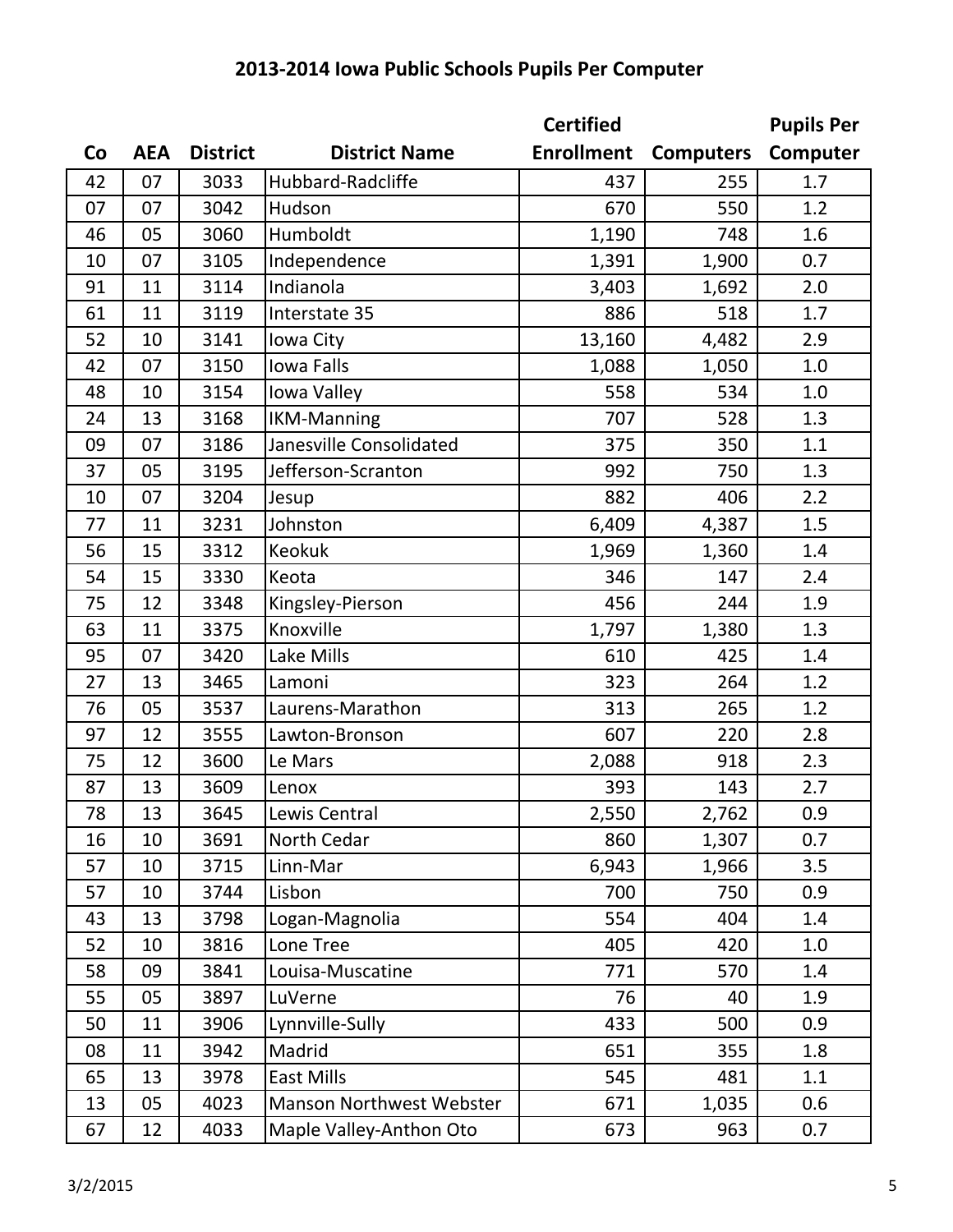|    |            |                 |                         | <b>Certified</b>  |                  | <b>Pupils Per</b> |
|----|------------|-----------------|-------------------------|-------------------|------------------|-------------------|
| Co | <b>AEA</b> | <b>District</b> | <b>District Name</b>    | <b>Enrollment</b> | <b>Computers</b> | Computer          |
| 49 | 09         | 4041            | Maquoketa               | 1,353             | 1,978            | 0.7               |
| 28 | 01         | 4043            | Maquoketa Valley        | 691               | 462              | 1.5               |
| 18 | 12         | 4068            | Marcus-Meriden-Cleghorn | 433               | 169              | 2.6               |
| 57 | 10         | 4086            | Marion Independent      | 1,864             | 538              | 3.5               |
| 64 | 07         | 4104            | Marshalltown            | 5,389             | 3,185            | 1.7               |
| 91 | 11         | 4122            | Martensdale-St Marys    | 531               | 330              | 1.6               |
| 17 | 07         | 4131            | <b>Mason City</b>       | 3,725             | 995              | 3.7               |
| 84 | 12         | 4149            | MOC-Floyd Valley        | 1,377             | 1,210            | 1.1               |
| 29 | 15         | 4203            | Mediapolis              | 737               | 532              | 1.4               |
| 63 | 11         | 4212            | Melcher-Dallas          | 314               | 245              | 1.3               |
| 53 | 10         | 4269            | Midland                 | 554               | 428              | 1.3               |
| 92 | 10         | 4271            | Mid-Prairie             | 1,246             | 1,678            | 0.7               |
| 43 | 13         | 4356            | Missouri Valley         | 859               | 585              | 1.5               |
| 22 | 01         | 4419            | <b>MFL MarMac</b>       | 794               | 882              | 0.9               |
| 79 | 07         | 4437            | Montezuma               | 551               | 1,305            | 0.4               |
| 53 | 10         | 4446            | Monticello              | 1,021             | 902              | 1.1               |
| 04 | 15         | 4491            | Moravia                 | 353               | 325              | 1.1               |
| 93 | 13         | 4505            | <b>Mormon Trail</b>     | 249               | 205              | 1.2               |
| 58 | 15         | 4509            | <b>Morning Sun</b>      | 221               | 153              | 1.4               |
| 04 | 15         | 4518            | Moulton-Udell           | 232               | 210              | 1.1               |
| 80 | 13         | 4527            | Mount Ayr               | 610               | 665              | 0.9               |
| 44 | 15         | 4536            | <b>Mount Pleasant</b>   | 1,965             | 1,262            | 1.6               |
| 57 | 10         | 4554            | <b>Mount Vernon</b>     | 1,095             | 765              | 1.4               |
| 20 | 13         | 4572            | Murray                  | 271               | 451              | 0.6               |
| 70 | 09         | 4581            | Muscatine               | 5,344             | 6,593            | 0.8               |
| 19 | 07         | 4599            | Nashua-Plainfield       | 646               | 660              | 1.0               |
| 85 | 11         | 4617            | Nevada                  | 1,548             | 1,280            | 1.2               |
| 11 | 05         | 4644            | Newell-Fonda            | 481               | 510              | 0.9               |
| 19 | 01         | 4662            | New Hampton             | 982               | 1,100            | 0.9               |
| 44 | 15         | 4689            | New London              | 526               | 500              | 1.1               |
| 50 | 11         | 4725            | Newton                  | 3,003             | 1,506            | 2.0               |
| 98 | 07         | 4772            | <b>Central Springs</b>  | 844               | 940              | 0.9               |
| 23 | 09         | 4773            | Northeast               | 544               | 690              | 0.8               |
| 33 | 01         | 4774            | North Fayette           | 833               | 885              | 0.9               |
| 40 | 05         | 4775            | Northeast Hamilton      | 212               | 900              | 0.2               |

62 15 4776 North Mahaska 193 493 407 1.2 10 4777 North Linn 698 280 2.5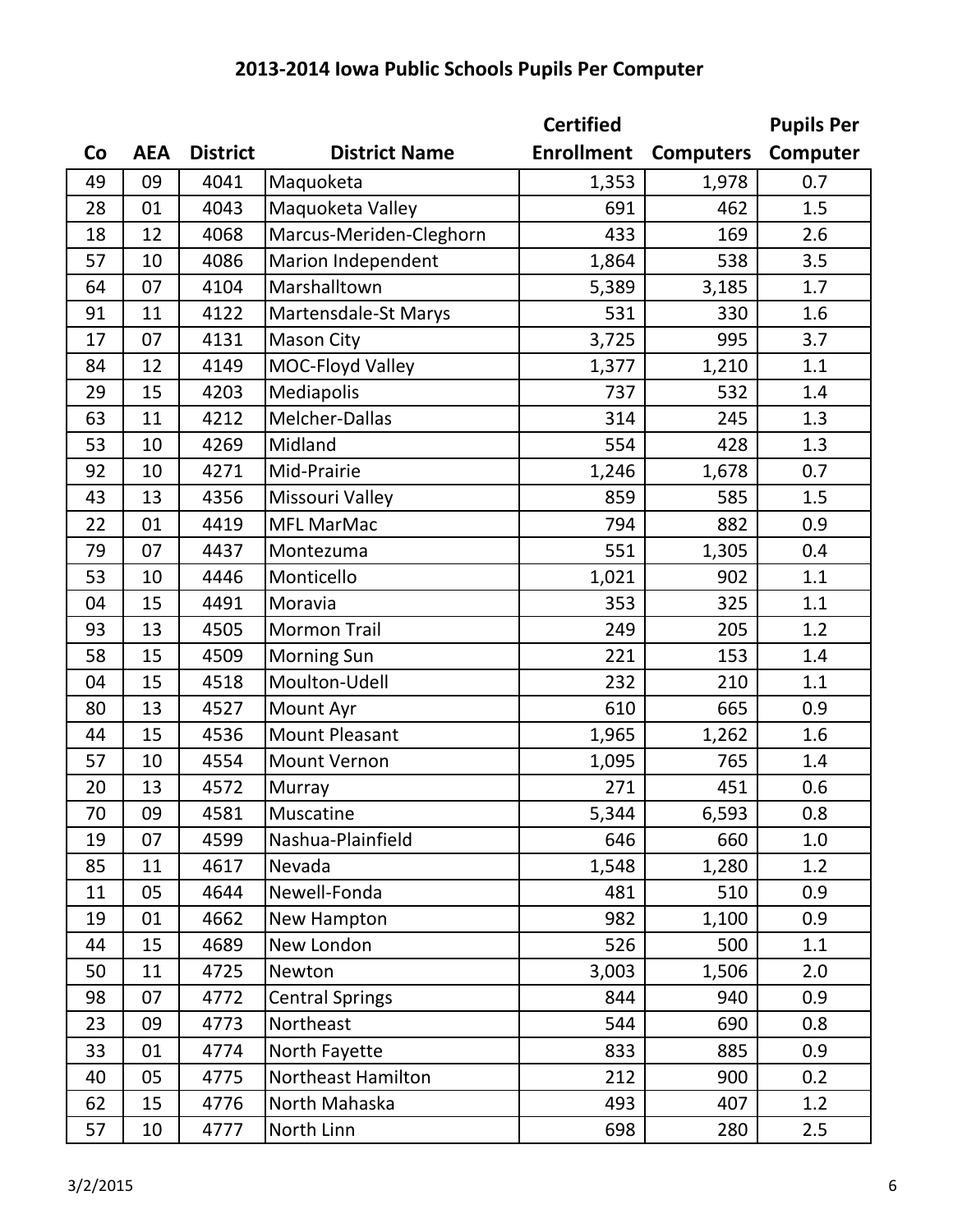|    |            |                 |                         | <b>Certified</b>  |                  | <b>Pupils Per</b> |
|----|------------|-----------------|-------------------------|-------------------|------------------|-------------------|
| Co | <b>AEA</b> | <b>District</b> | <b>District Name</b>    | <b>Enrollment</b> | <b>Computers</b> | Computer          |
| 55 | 05         | 4778            | North Kossuth           | 288               | 260              | 1.1               |
| 77 | 11         | 4779            | North Polk              | 1,416             | 604              | 2.3               |
| 82 | 09         | 4784            | <b>North Scott</b>      | 2,949             | 3,304            | 0.9               |
| 86 | 07         | 4785            | North Tama County       | 492               | 360              | 1.4               |
| 96 | 01         | 4787            | North Winneshiek        | 293               | 180              | 1.6               |
| 98 | 07         | 4788            | Northwood-Kensett       | 519               | 474              | 1.1               |
| 91 | 11         | 4797            | Norwalk                 | 2,517             | 1,480            | 1.7               |
| 81 | 05         | 4860            | Odebolt-Arthur          | 333               | 420              | 0.8               |
| 33 | 01         | 4869            | Oelwein                 | 1,273             | 1,100            | 1.2               |
| 08 | 11         | 4878            | Ogden                   | 618               | 255              | 2.4               |
| 30 | 05         | 4890            | Okoboji                 | 920               | 1,055            | 0.9               |
| 53 | 10         | 4905            | Olin Consolidated       | 235               | 47               | 5.0               |
| 01 | 13         | 4978            | Orient-Macksburg        | 199               | 185              | 1.1               |
| 66 | 07         | 4995            | Osage                   | 938               | 450              | 2.1               |
| 62 | 15         | 5013            | Oskaloosa               | 2,423             | 1,715            | 1.4               |
| 90 | 15         | 5049            | Ottumwa                 | 4,577             | 1,927            | 2.4               |
| 39 | 11         | 5121            | Panorama                | 727               | 626              | 1.2               |
| 37 | 05         | 5139            | Paton-Churdan           | 192               | 125              | 1.5               |
| 50 | 11         | 5160            | <b>PCM</b>              | 1,069             | 875              | 1.2               |
| 54 | 15         | 5163            | Pekin                   | 624               | 740              | 0.8               |
| 63 | 11         | 5166            | Pella                   | 2,132             | 1,700            | 1.3               |
| 25 | 11         | 5184            | Perry                   | 1,836             | 1,637            | 1.1               |
| 82 | 09         | 5250            | <b>Pleasant Valley</b>  | 4,289             | 2,376            | 1.8               |
| 63 | 11         | 5256            | Pleasantville           | 641               | 704              | 0.9               |
| 76 | 05         | 5283            | Pocahontas Area         | 704               | 696              | 1.0               |
| 03 | 01         | 5310            | Postville               | 659               | 693              | 1.0               |
| 94 | 05         | 5325            | <b>Prairie Valley</b>   | 581               | 650              | 0.9               |
| 02 | 13         | 5328            | Prescott                | 85                | 80               | 1.1               |
| 69 | 13         | 5463            | <b>Red Oak</b>          | 1,167             | 856              | 1.4               |
| 75 | 12         | 5486            | Remsen-Union            | 389               | 264              | 1.5               |
| 45 | 01         | 5508            | Riceville               | 302               | 440              | 0.7               |
| 78 | 13         | 5510            | Riverside               | 713               | 570              | 1.3               |
| 84 | 12         | 5607            | <b>Rock Valley</b>      | 675               | 933              | 0.7               |
| 13 | 05         | 5625            | Rockwell City-Lytton    | 459               | 394              | 1.2               |
| 85 | 11         | 5643            | Roland-Story            | 977               | 1,190            | 0.8               |
| 34 | 07         | 5697            | Rudd-Rockford-Marble Rk | 453               | 557              | 0.8               |
| 74 | 05         | 5724            | Ruthven-Ayrshire        | 243               | 180              | 1.4               |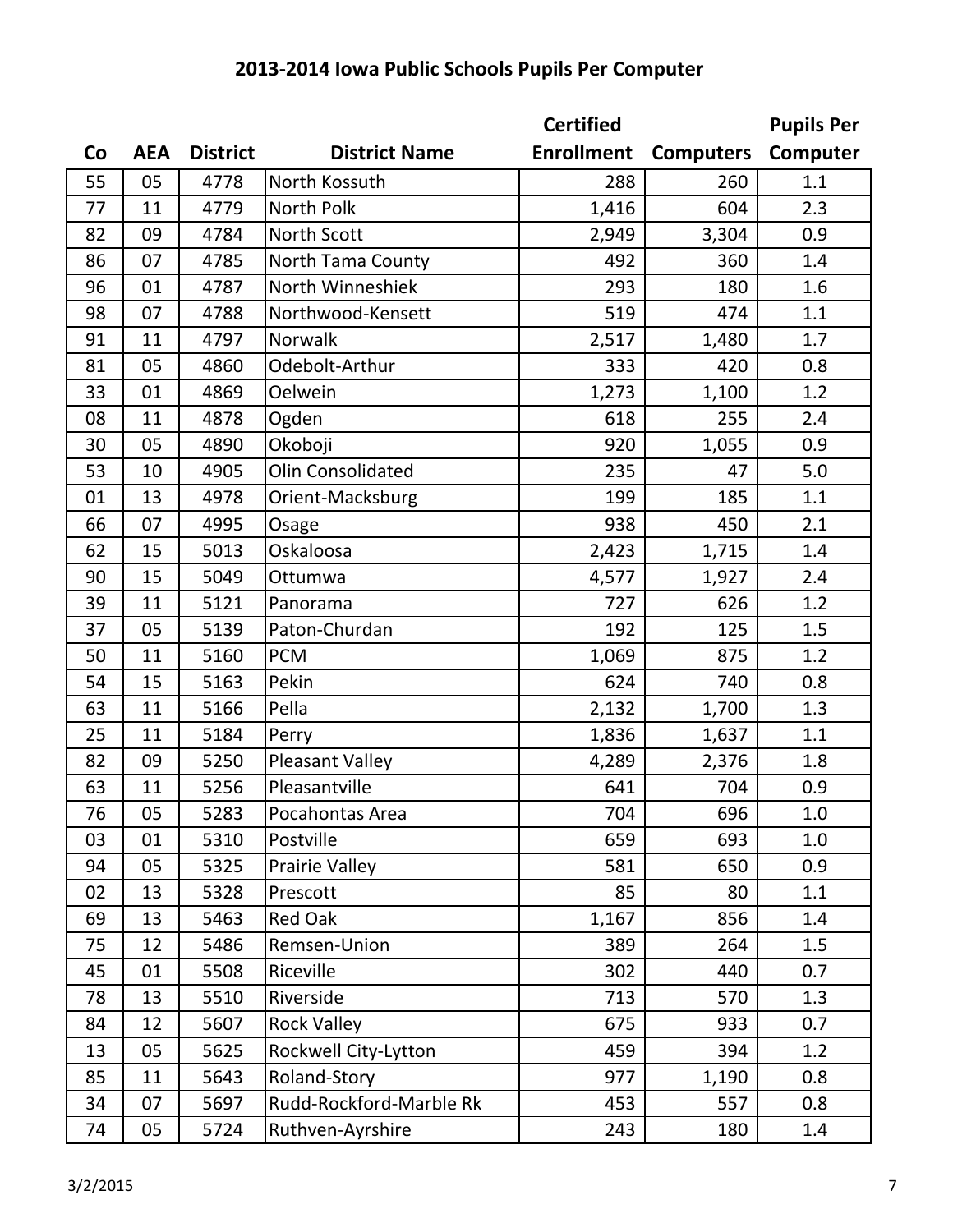|    |            |                 |                            | <b>Certified</b>  |                  | <b>Pupils Per</b> |
|----|------------|-----------------|----------------------------|-------------------|------------------|-------------------|
| Co | <b>AEA</b> | <b>District</b> | <b>District Name</b>       | <b>Enrollment</b> | <b>Computers</b> | Computer          |
| 66 | 07         | 5751            | <b>St Ansgar</b>           | 631               | 535              | 1.2               |
| 77 | 11         | 5805            | Saydel                     | 1,162             | 860              | 1.4               |
| 81 | 05         | 5823            | Schaller-Crestland         | 377               | 305              | 1.2               |
| 24 | 12         | 5832            | Schleswig                  | 288               | 243              | 1.2               |
| 55 | 05         | 5868            | Sentral                    | 138               | 110              | 1.3               |
| 97 | 12         | 5877            | Sergeant Bluff-Luton       | 1,356             | 1,255            | 1.1               |
| 93 | 15         | 5895            | Seymour                    | 264               | 196              | 1.3               |
| 17 | 07         | 5922            | <b>West Fork CSD</b>       | 680               | 660              | 1.0               |
| 71 | 12         | 5949            | Sheldon                    | 1,010             | 838              | 1.2               |
| 73 | 13         | 5976            | Shenandoah                 | 976               | 650              | 1.5               |
| 72 | 12         | 5994            | Sibley-Ocheyedan           | 771               | 715              | 1.1               |
| 36 | 13         | 6003            | Sidney                     | 323               | 500              | 0.6               |
| 54 | 15         | 6012            | Sigourney                  | 533               | 625              | 0.9               |
| 84 | 12         | 6030            | <b>Sioux Center</b>        | 1,115             | 620              | 1.8               |
| 11 | 05         | 6035            | <b>Sioux Central</b>       | 495               | 506              | 1.0               |
| 97 | 12         | 6039            | <b>Sioux City</b>          | 14,132            | 8,745            | 1.6               |
| 13 | 05         | 6091            | Southern Cal               | 452               | 140              | 3.2               |
| 52 | 10         | 6093            | Solon                      | 1,259             | 928              | 1.4               |
| 91 | 11         | 6094            | Southeast Warren           | 562               | 182              | 3.1               |
| 40 | 05         | 6095            | South Hamilton             | 654               | 816              | 0.8               |
| 94 | 05         | 6096            | Southeast Webster Grand    | 543               | 402              | 1.4               |
| 73 | 13         | 6097            | South Page                 | 197               | 275              | 0.7               |
| 86 | 07         | 6098            | South Tama County          | 1,467             | 1,064            | 1.4               |
| 71 | 12         | 6099            | South O'Brien              | 671               | 250              | 2.7               |
| 96 | 01         | 6100            | South Winneshiek           | 564               | 490              | 1.2               |
| 77 | 11         | 6101            | Southeast Polk             | 6,617             | 3,065            | 2.2               |
| 21 | 05         | 6102            | Spencer                    | 1,933             | 1,215            | 1.6               |
| 30 | 05         | 6120            | Spirit Lake                | 1,158             | 1,285            | 0.9               |
| 57 | 10         | 6138            | Springville                | 373               | 345              | 1.1               |
| 69 | 13         | 6165            | <b>Stanton</b>             | 180               | 123              | 1.5               |
| 33 | 01         | 6175            | Starmont                   | 617               | 650              | 0.9               |
| 11 | 05         | 6219            | <b>Storm Lake</b>          | 2,257             | 1,210            | 1.9               |
| 40 | 05         | 6246            | Stratford                  | 162               | 118              | 1.4               |
| 39 | 11         | 6264            | <b>West Central Valley</b> | 932               | 531              | 1.8               |
| 09 | 07         | 6273            | Sumner                     | 589               | 580              | 1.0               |
| 16 | 10         | 6408            | Tipton                     | 887               | 699              | 1.3               |
| 55 | 05         | 6417            | Titonka Consolidated       | 142               | 5                | 28.4              |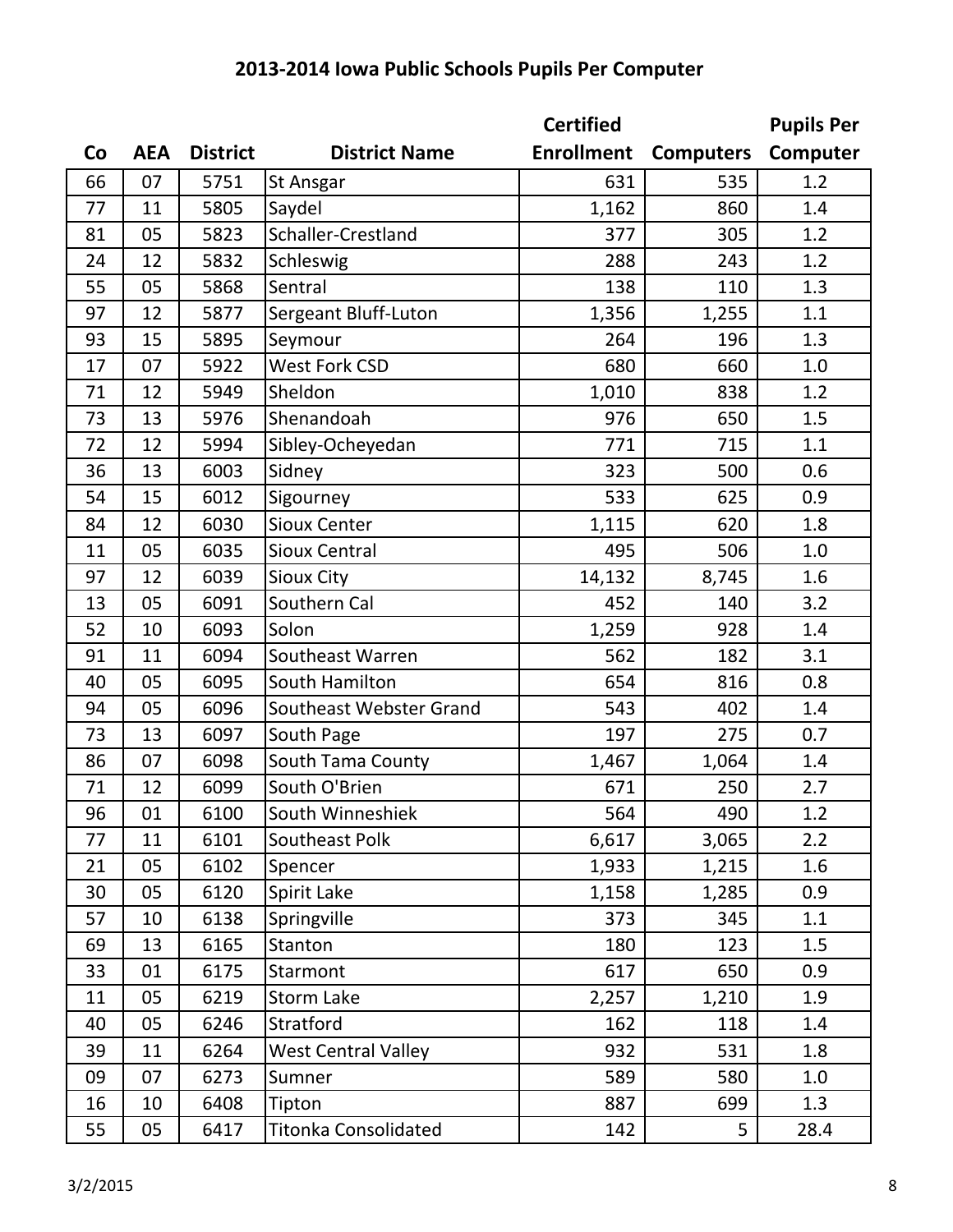|    |            |                 |                             | <b>Certified</b>  |                  | <b>Pupils Per</b> |
|----|------------|-----------------|-----------------------------|-------------------|------------------|-------------------|
| Co | <b>AEA</b> | <b>District</b> | <b>District Name</b>        | <b>Enrollment</b> | <b>Computers</b> | Computer          |
| 78 | 13         | 6453            | Treynor                     | 580               | 964              | 0.6               |
| 78 | 13         | 6460            | Tri-Center                  | 684               | 475              | 1.4               |
| 54 | 15         | 6462            | <b>Tri-County</b>           | 260               | 265              | 1.0               |
| 09 | 07         | 6471            | Tripoli                     | 435               | 460              | 0.9               |
| 96 | 01         | 6509            | <b>Turkey Valley</b>        | 355               | 375              | 0.9               |
| 63 | 11         | 6512            | <b>Twin Cedars</b>          | 375               | 251              | 1.5               |
| 46 | 05         | 6516            | <b>Twin Rivers</b>          | 175               | 130              | 1.3               |
| 78 | 13         | 6534            | Underwood                   | 694               | 775              | 0.9               |
| 07 | 07         | 6536            | Union                       | 1,214             | 521              | 2.3               |
| 08 | 11         | 6561            | United                      | 340               | 320              | 1.1               |
| 77 | 11         | 6579            | Urbandale                   | 3,376             | 2,558            | 1.3               |
| 33 | 01         | 6591            | Valley                      | 394               | 452              | 0.9               |
| 89 | 15         | 6592            | Van Buren                   | 632               | 626              | 1.0               |
| 25 | 11         | 6615            | Van Meter                   | 578               | 745              | 0.8               |
| 17 | 07         | 6633            | Ventura                     | 214               | 300              | 0.7               |
| 69 | 13         | 6651            | Villisca                    | 329               | 384              | 0.9               |
| 06 | 10         | 6660            | Vinton-Shellsburg           | 1,584             | 1,140            | 1.4               |
| 44 | 15         | 6700            | Waco                        | 482               | 493              | 1.0               |
| 81 | 05         | 6741            | <b>East Sac County</b>      | 925               | 745              | 1.2               |
| 78 | 13         | 6750            | Walnut                      | 162               | 96               | 1.7               |
| 58 | 15         | 6759            | Wapello                     | 687               | 300              | 2.3               |
| 09 | 07         | 6762            | <b>Wapsie Valley</b>        | 717               | 615              | 1.2               |
| 92 | 10         | 6768            | Washington                  | 1,785             | 1,590            | 1.1               |
| 07 | 07         | 6795            | Waterloo                    | 10,992            | 6,368            | 1.7               |
| 25 | 11         | 6822            | Waukee                      | 8,289             | 3,540            | 2.3               |
| 09 | 07         | 6840            | <b>Waverly-Shell Rock</b>   | 1,984             | 1,906            | 1.0               |
| 93 | 15         | 6854            | Wayne                       | 535               | 419              | 1.3               |
| 40 | 05         | 6867            | <b>Webster City</b>         | 1,549             | 1,990            | 0.8               |
| 74 | 05         | 6921            | West Bend-Mallard           | 325               | 350              | 0.9               |
| 16 | 10         | 6930            | West Branch                 | 813               | 700              | 1.2               |
| 29 | 15         | 6937            | West Burlington Ind         | 481               | 1,348            | 0.4               |
| 33 | 01         | 6943            | <b>West Central</b>         | 279               | 438              | 0.6               |
| 28 | 01         | 6950            | <b>West Delaware County</b> | 1,545             | 1,300            | 1.2               |
| 77 | 11         | 6957            | <b>West Des Moines</b>      | 9,054             | 5,234            | 1.7               |
| 31 | 01         | 6961            | Western Dubuque             | 2,950             | 1,788            | 1.6               |
| 43 | 13         | 6969            | <b>West Harrison</b>        | 382               | 306              | 1.2               |
| 70 | 09         | 6975            | West Liberty                | 1,204             | 469              | 2.6               |